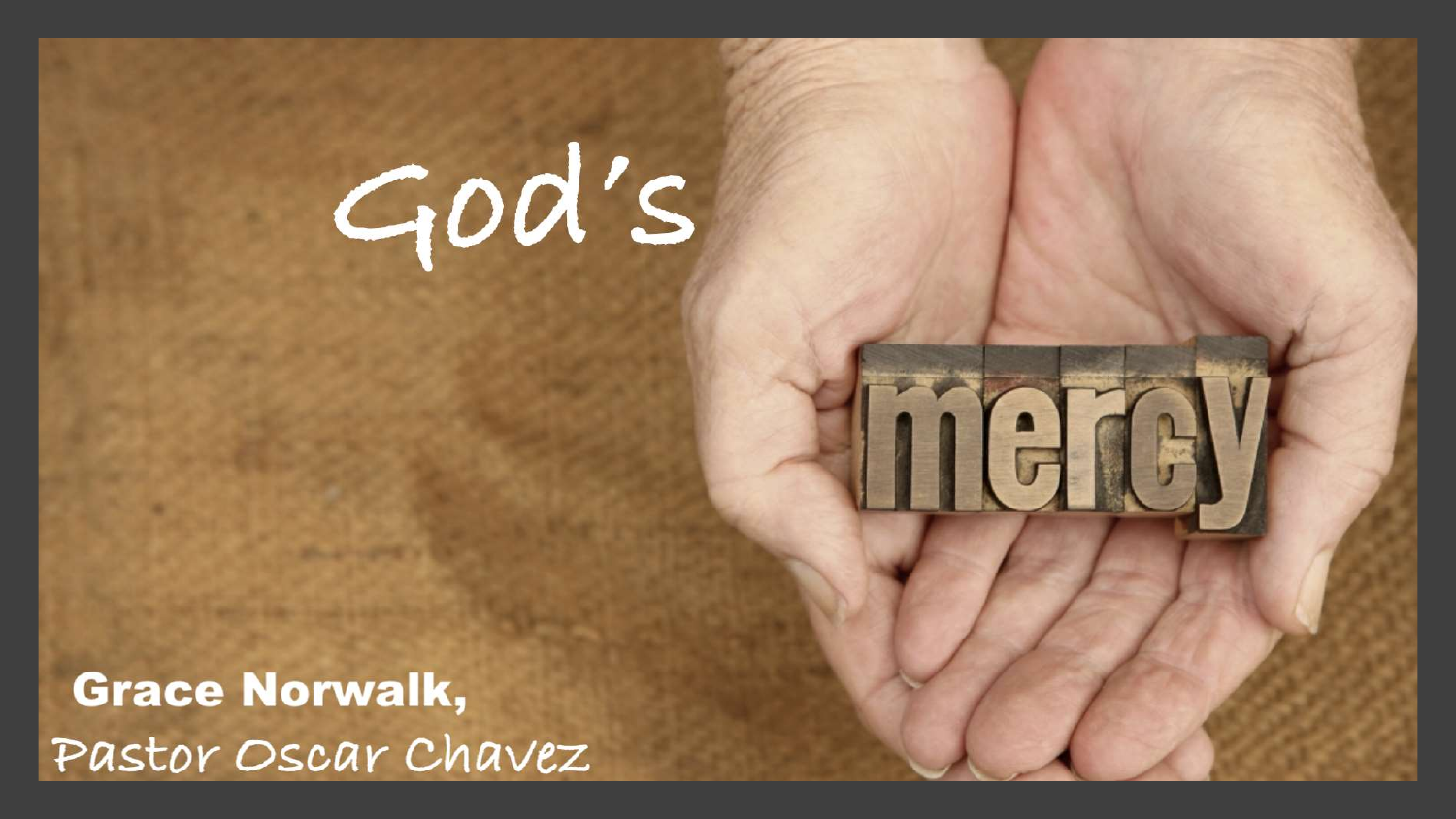# **What we know to be true about God, how we view Him determines how we view us, the world, what happens in the world**

## •**AW Tozer wrote :**

**"What a person thinks about God is the most important thing about that person"**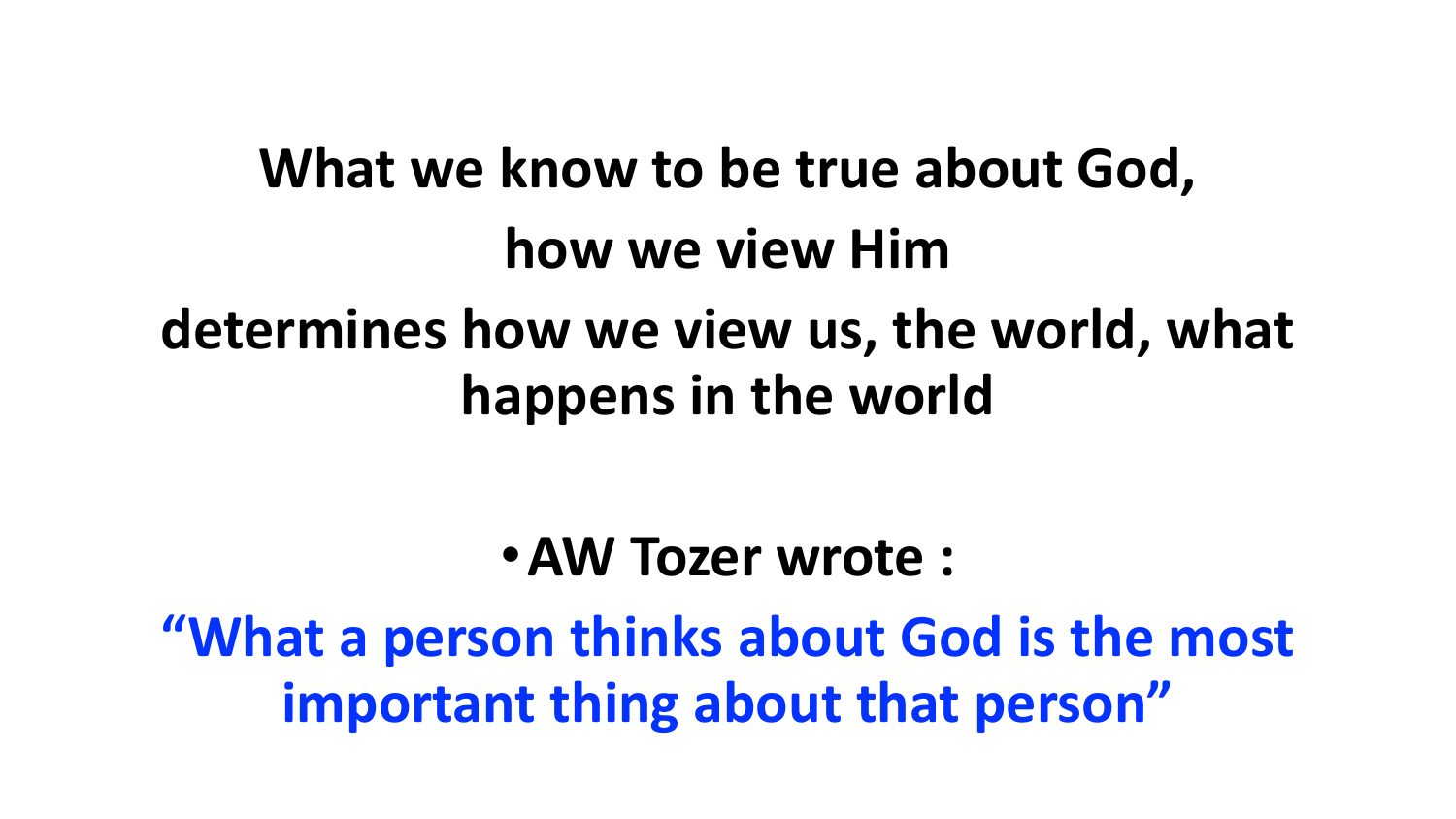• **"Incommunicable" =** beyond description!!! Attributes, things that **only God can have**

• **"Communicable" =** Communicable attributes of God are those that **humans can also possess.**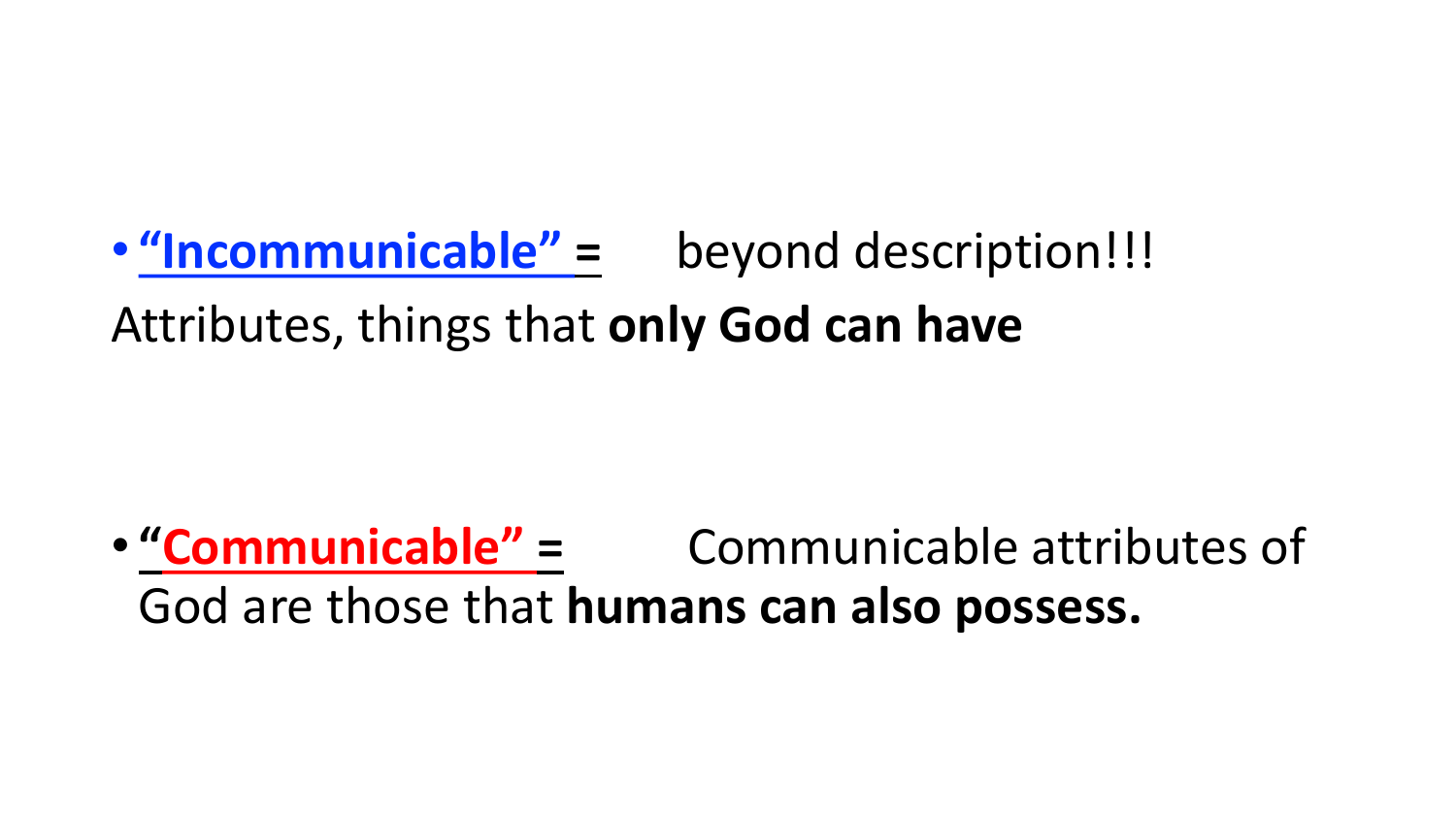• [Exodus 34:6-7](https://biblia.com/bible/nkjv/Exod%2034.6-7).

*"The Lord, the Lord God, merciful and gracious, longsuffering, and abounding in goodness and truth, keeping mercy for thousands, forgiving iniquity and transgression and sin …"*

• [Deuteronomy 7:9](https://biblia.com/bible/nkjv/Deut%207.9).

*"Therefore know that the Lord your God, He is God, the faithful God who keeps covenant and mercy for a thousand generations with those who love Him and keep His commandments …"*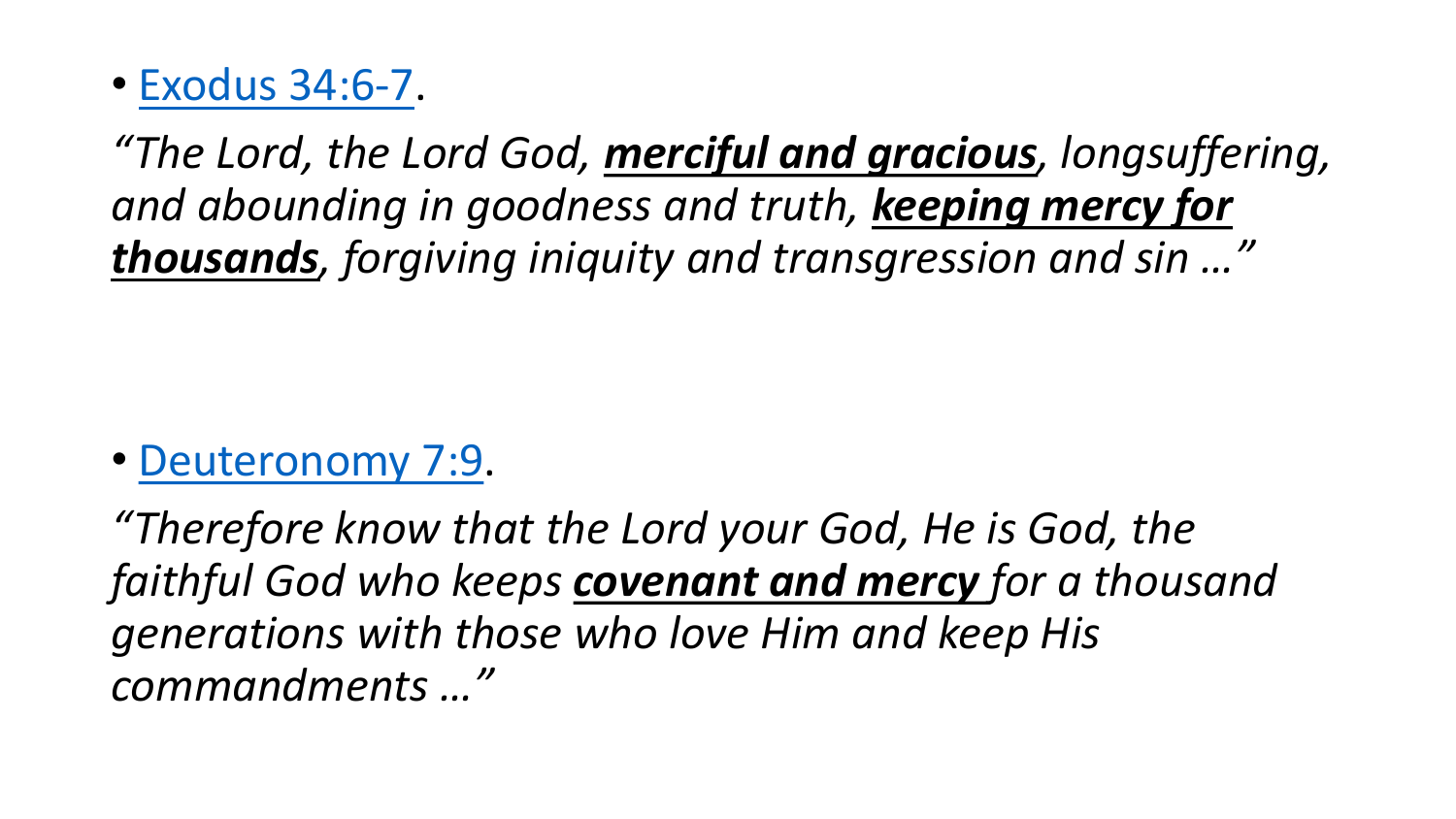#### • **[Psalm 86:15](https://biblia.com/bible/nkjv/Ps%2086.15).**

*"But You, O Lord, are a God full of compassion, and gracious, longsuffering and abundant in mercy and truth."*

#### • **[Micah 7:18-19](https://biblia.com/bible/nkjv/Micah%207.18-19).**

*"Who is a God like You, pardoning iniquity and passing over the transgression of the remnant of His heritage? He does not retain His anger forever, because He delights in mercy.*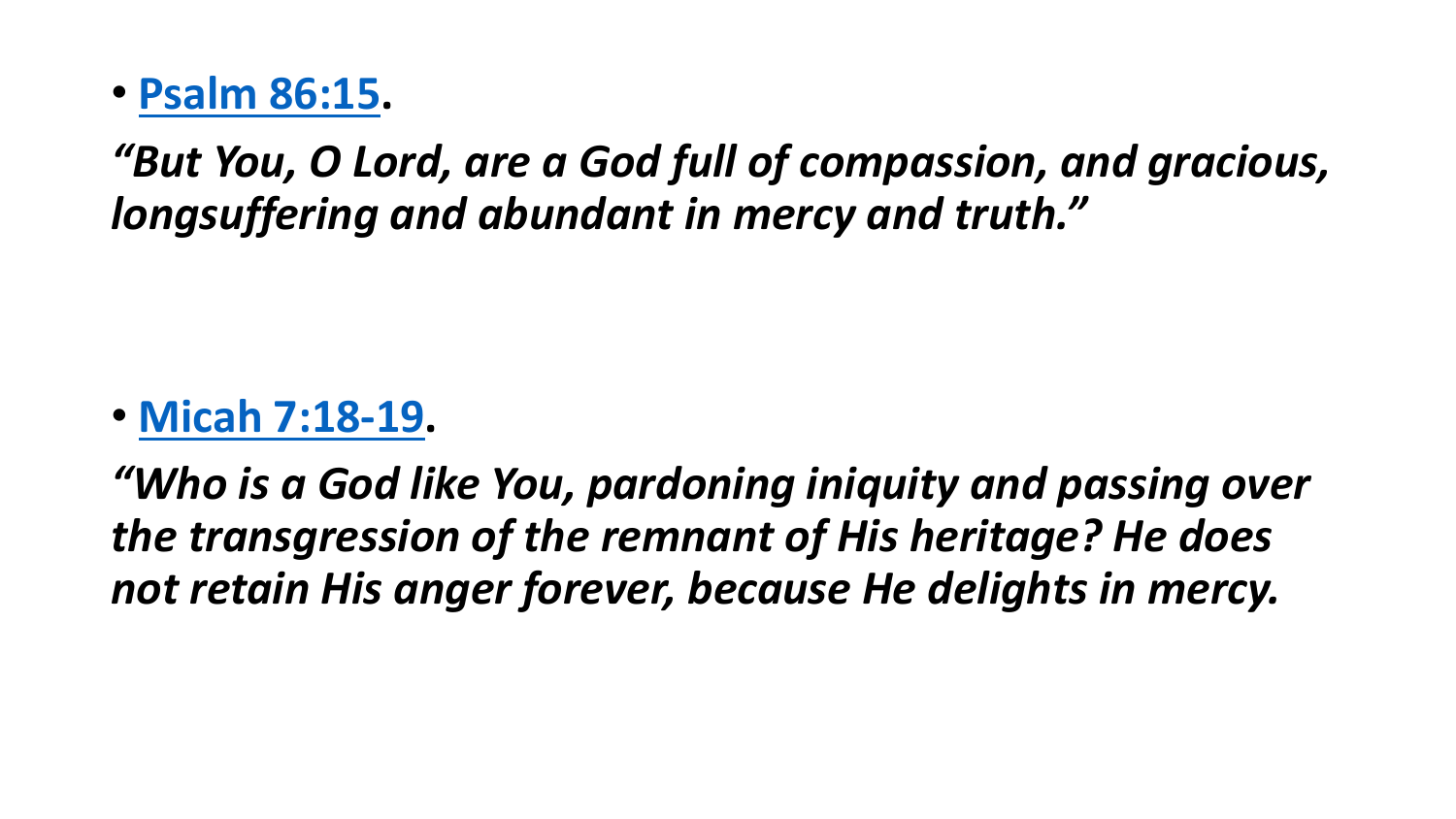• **What is MERCY?** 

What is the biblical definition of mercy?

- Mercy appears in the Bible as it relates to **forgiveness or withholding punishment**.
- **kind and forgiving treatment of someone (as a wrongdoer or an opponent)**
- A kind sympathetic disposition : **willingness to forgive, spare someone guilty…**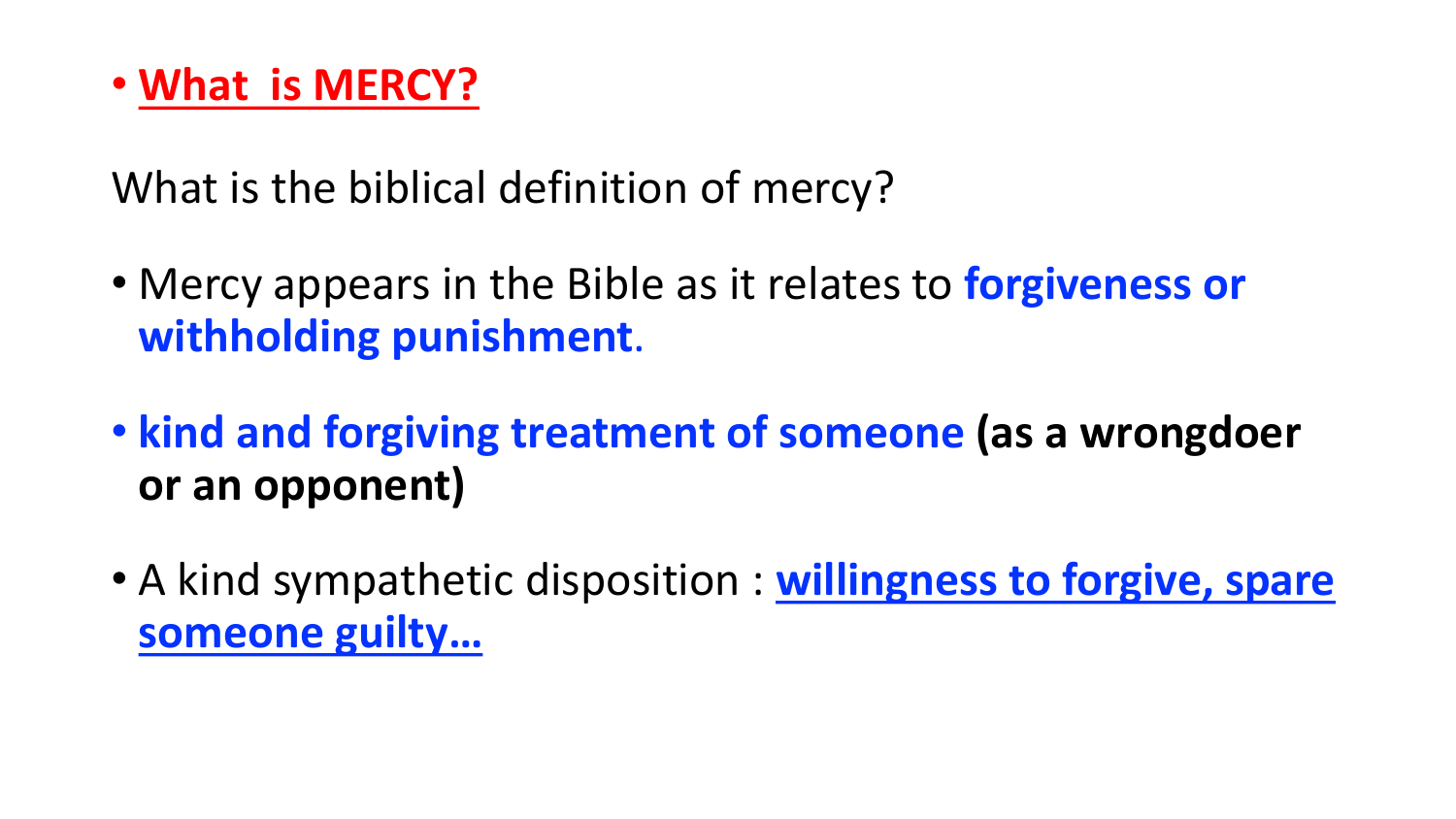## •**MERCY and GRACE**

### •**Grace** is **God giving you** a gift of salvation that you don't deserve

• **Mercy** is **God not giving you** the punishment you do deserve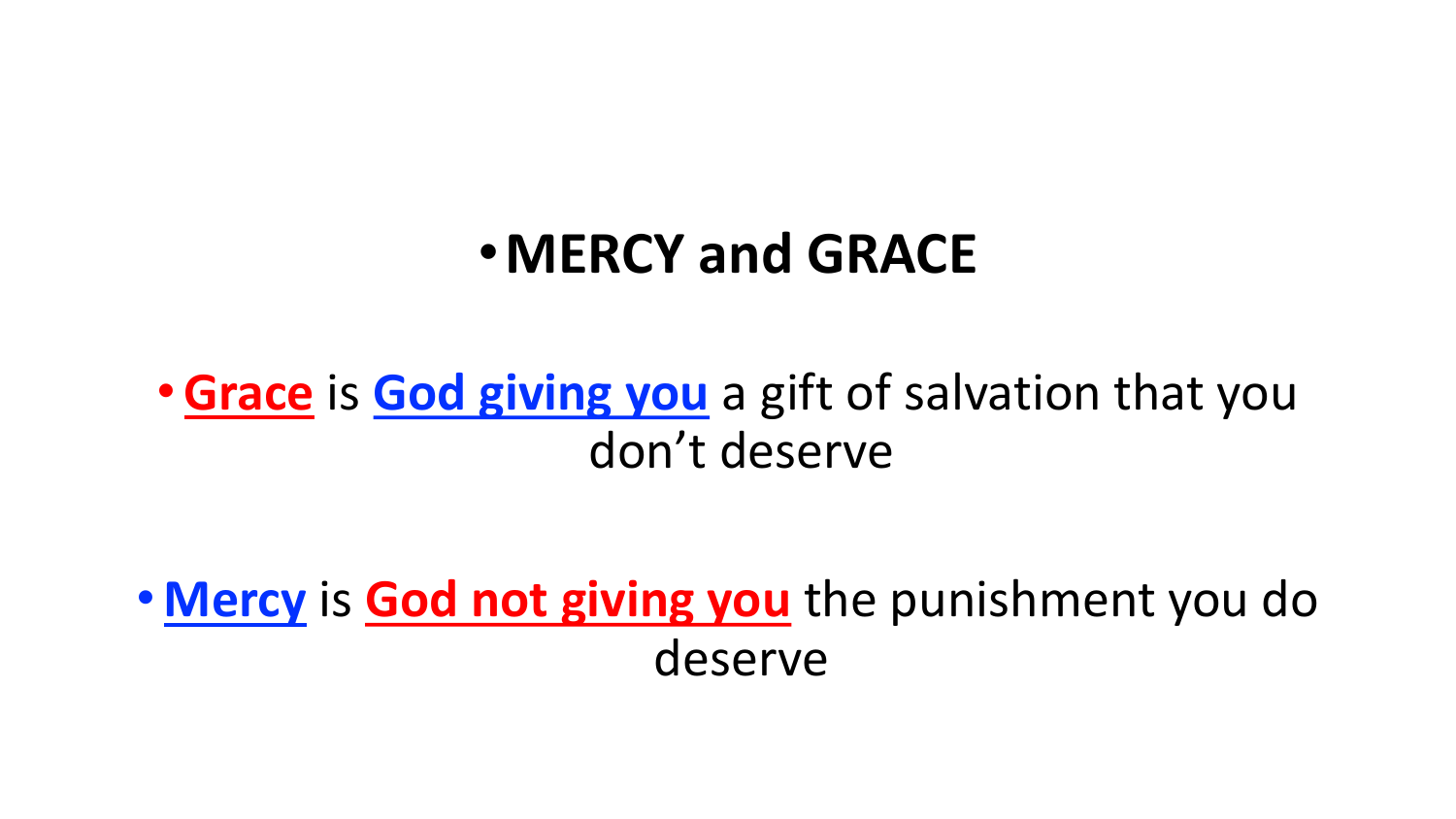• **First = Theology – The nature of God**

• **Second = Biblical Anthropology – The Nature of Men**

• **Tirth = Soteriology - Understanding salvation of Men**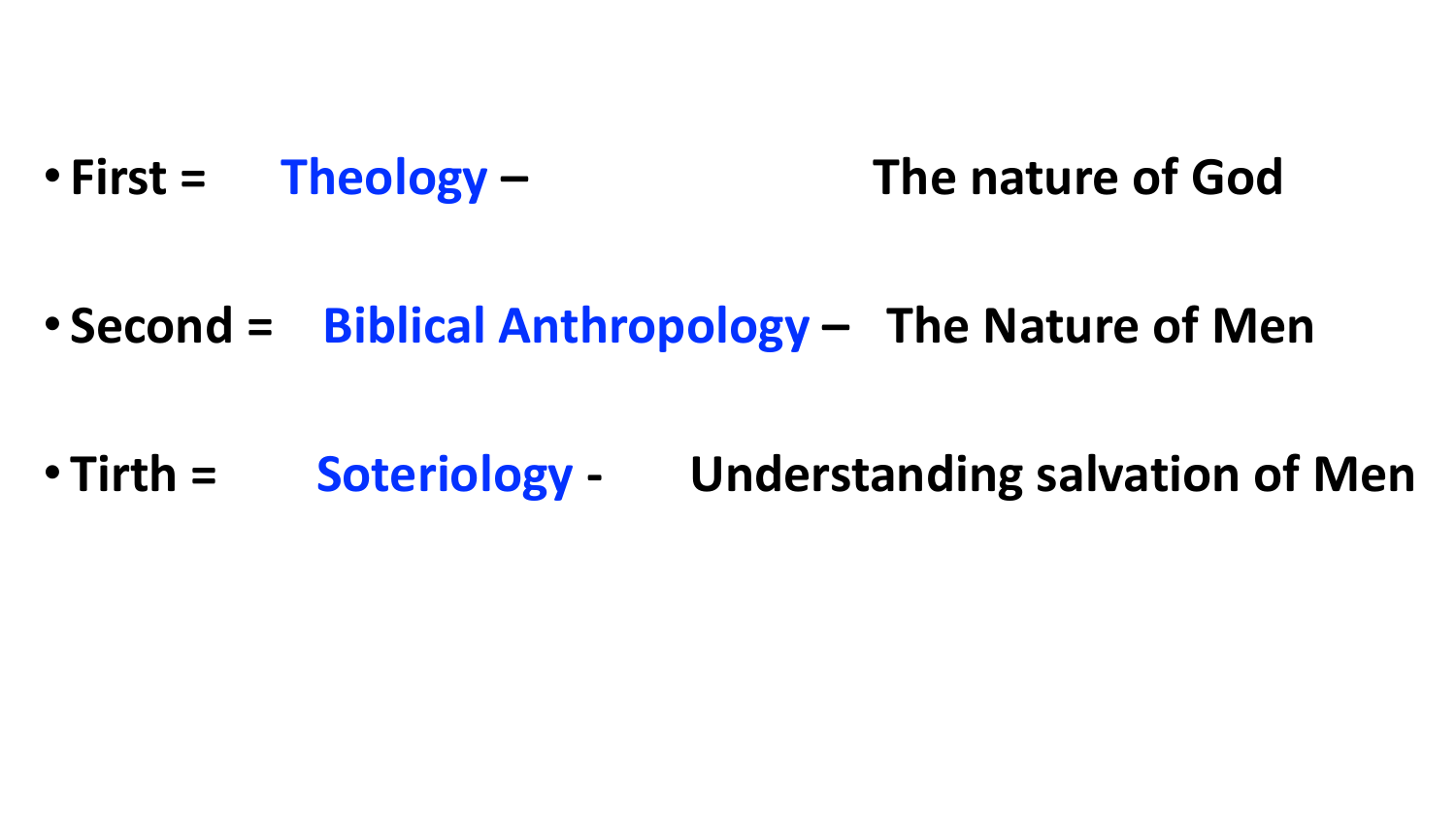#### •**GOD = is Perfect.**

Matthew 5:48

• **<sup>48</sup>** *Therefore you shall be perfect, just as your Father in heaven is perfect.*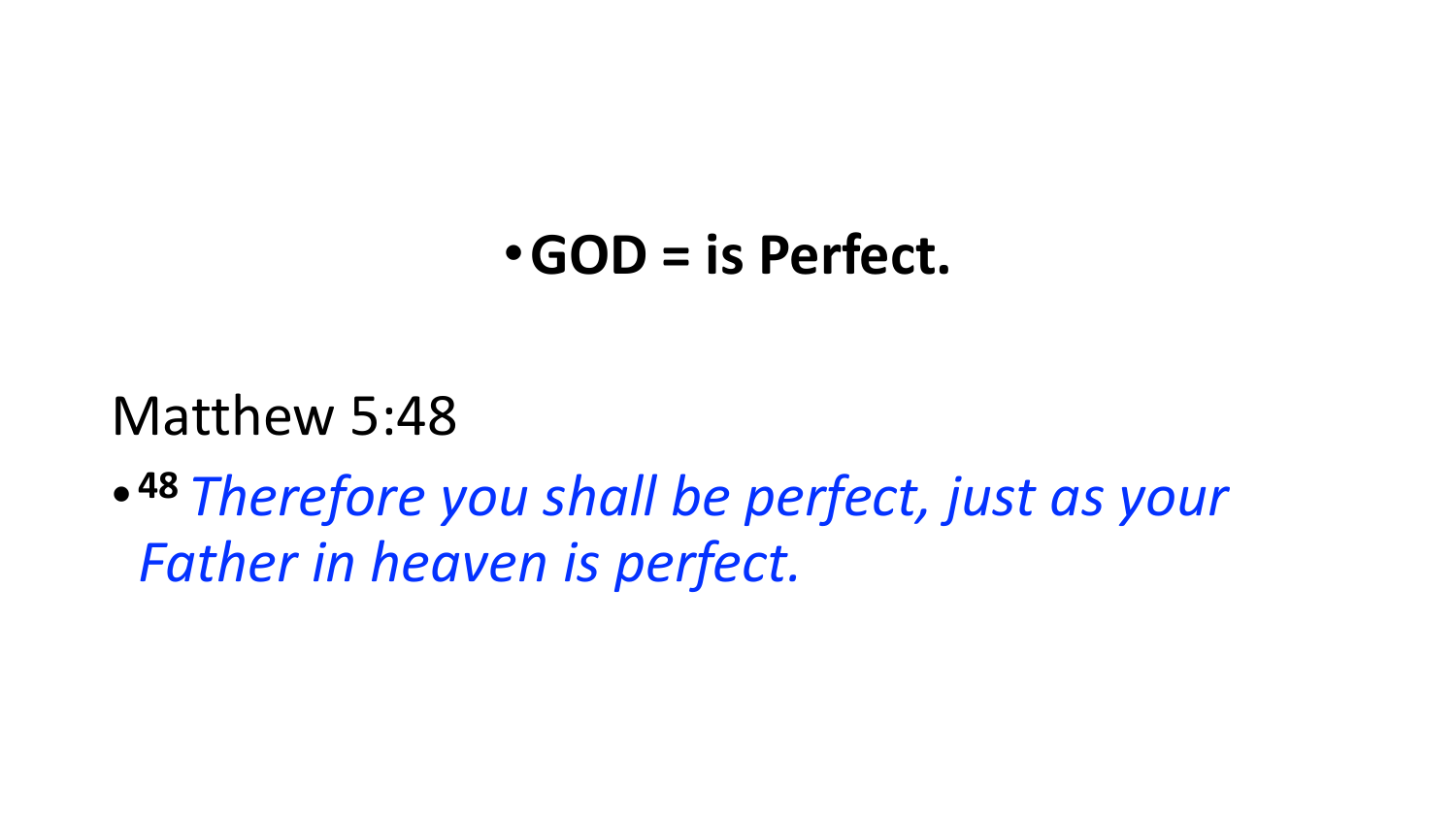#### • **MEN = Is broken**

- Psalm 51
- *Have mercy upon me, O God, According to Your lovingkindness; According to the multitude of Your tender mercies, Blot out my transgressions.*
	- *2 Wash me thoroughly from my iniquity, and cleanse me from my sin.*
- *3 For I acknowledge my transgressions, and my sin is always before me.*

*4 Against You, You only, have I sinned, and done this evil in Your sight—*

*That You may be found just when You speak, and blameless when You judge. 5 Behold, I was brought forth in iniquity, and in sin my mother conceived me.*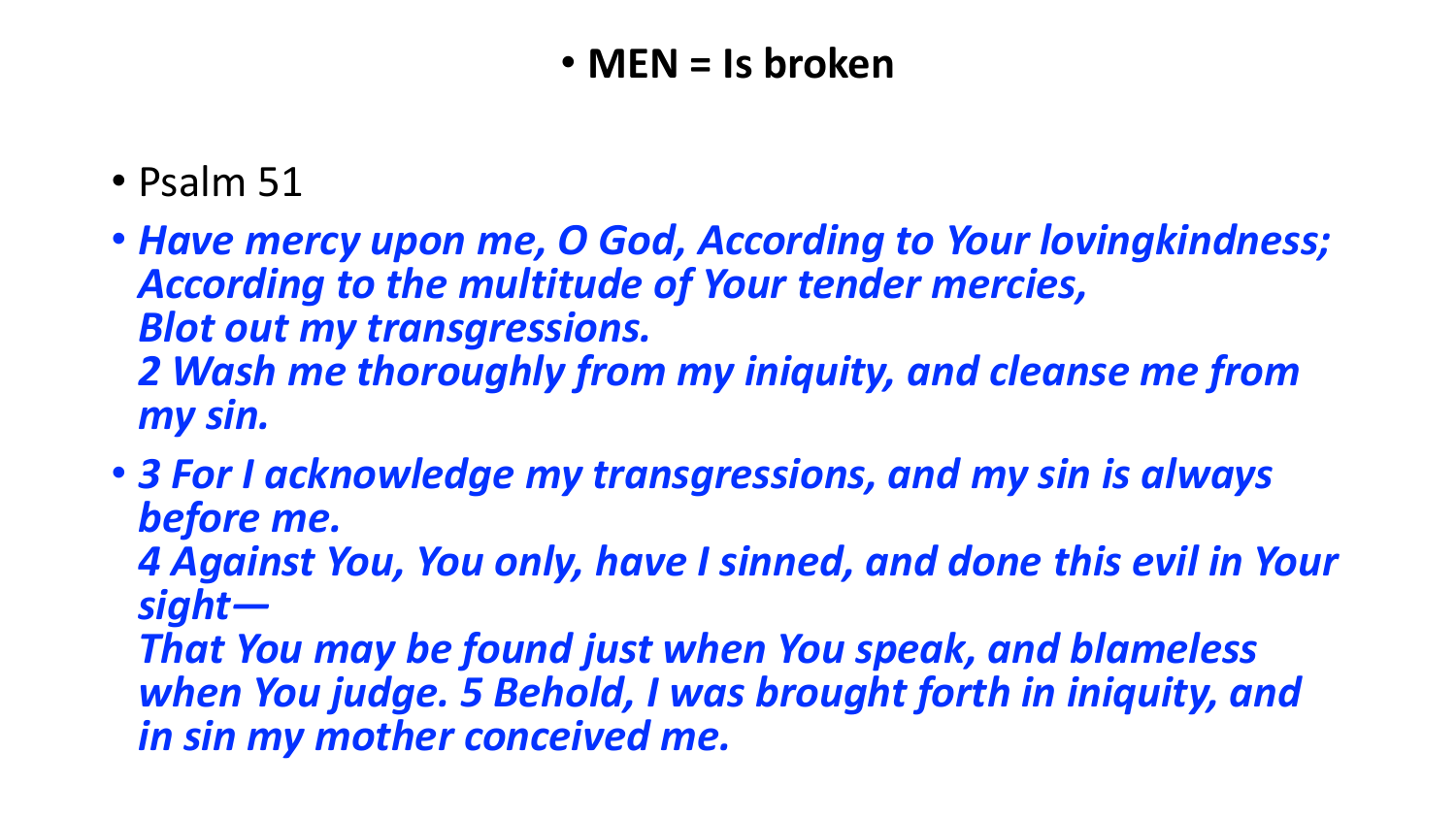#### •Psalm 86:15

## •*But You, O Lord, are a God full of compassion, and gracious, longsuffering and abundant in mercy and truth.*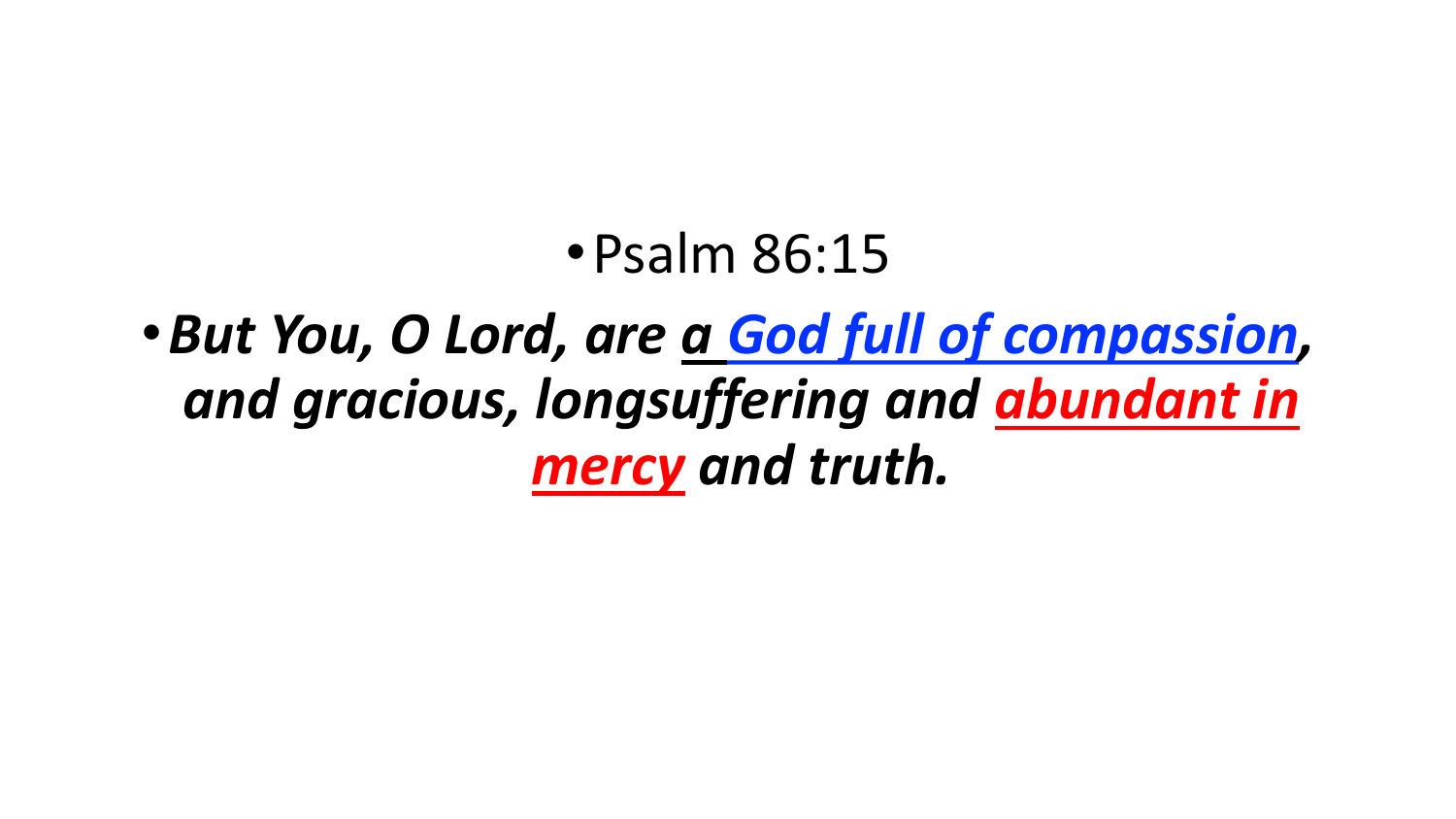**I. His Compassion.**

#### **Heb. 2:17-18**

• **<sup>17</sup> Therefore, in all things He had to be made like** *His* **brethren, that He might be a merciful… <sup>18</sup> For in that He Himself has suffered, being tempted, He is able to aid those who are tempted.**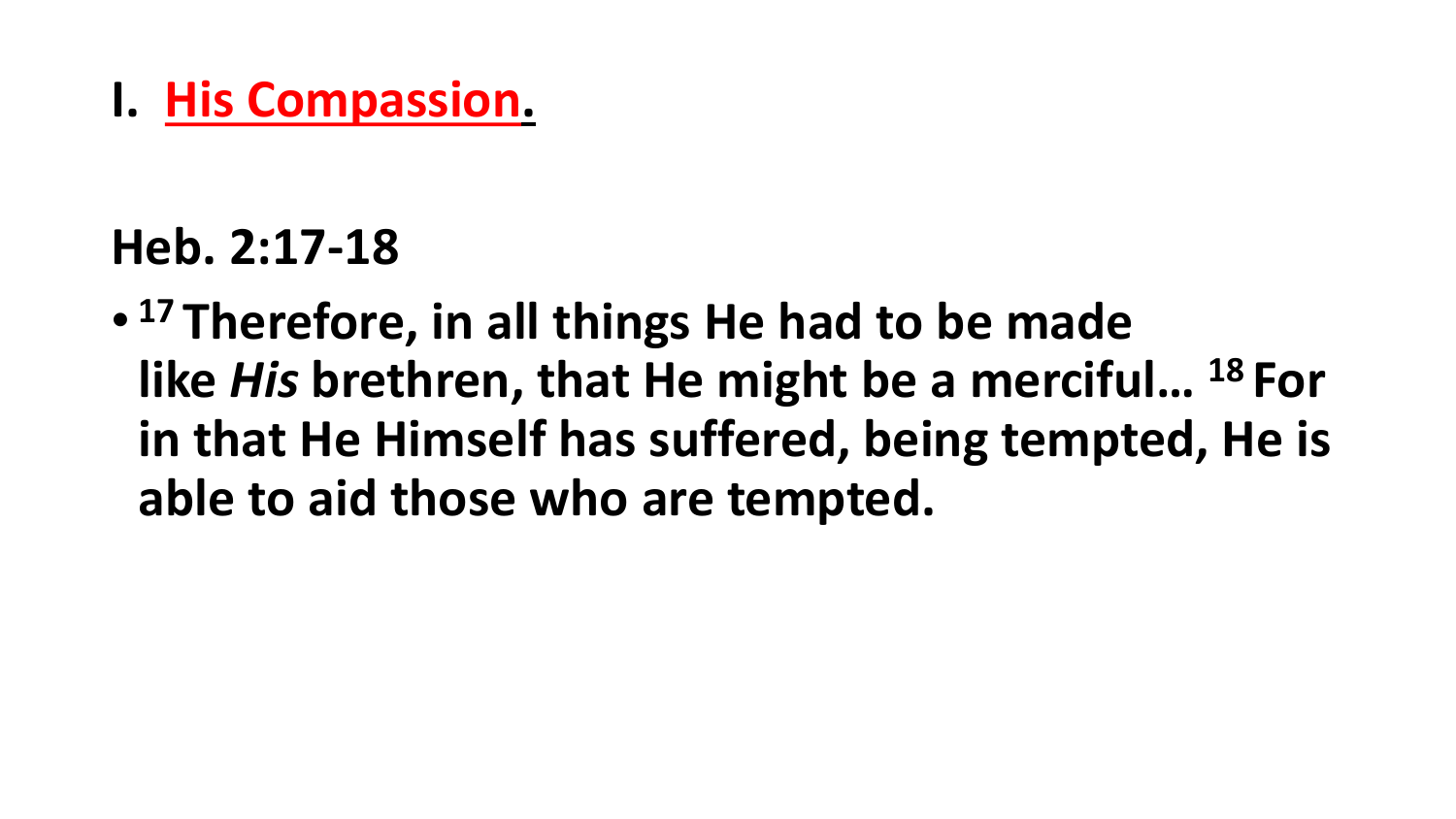**I. His Compassion.**

- **Heb. 4:14-16**
- **14 Seeing then that we have a great High Priest who has passed through the heavens, Jesus the Son of God, let us hold fast** *our* **confession. 15** *For we do not have a High Priest who cannot sympathize with our weaknesses,* **but was in all** *points* **tempted as** *we are, yet* **without sin. 16 Let us therefore come boldly to the throne of grace,**  *that we may obtain mercy and find grace to help in time of need***.**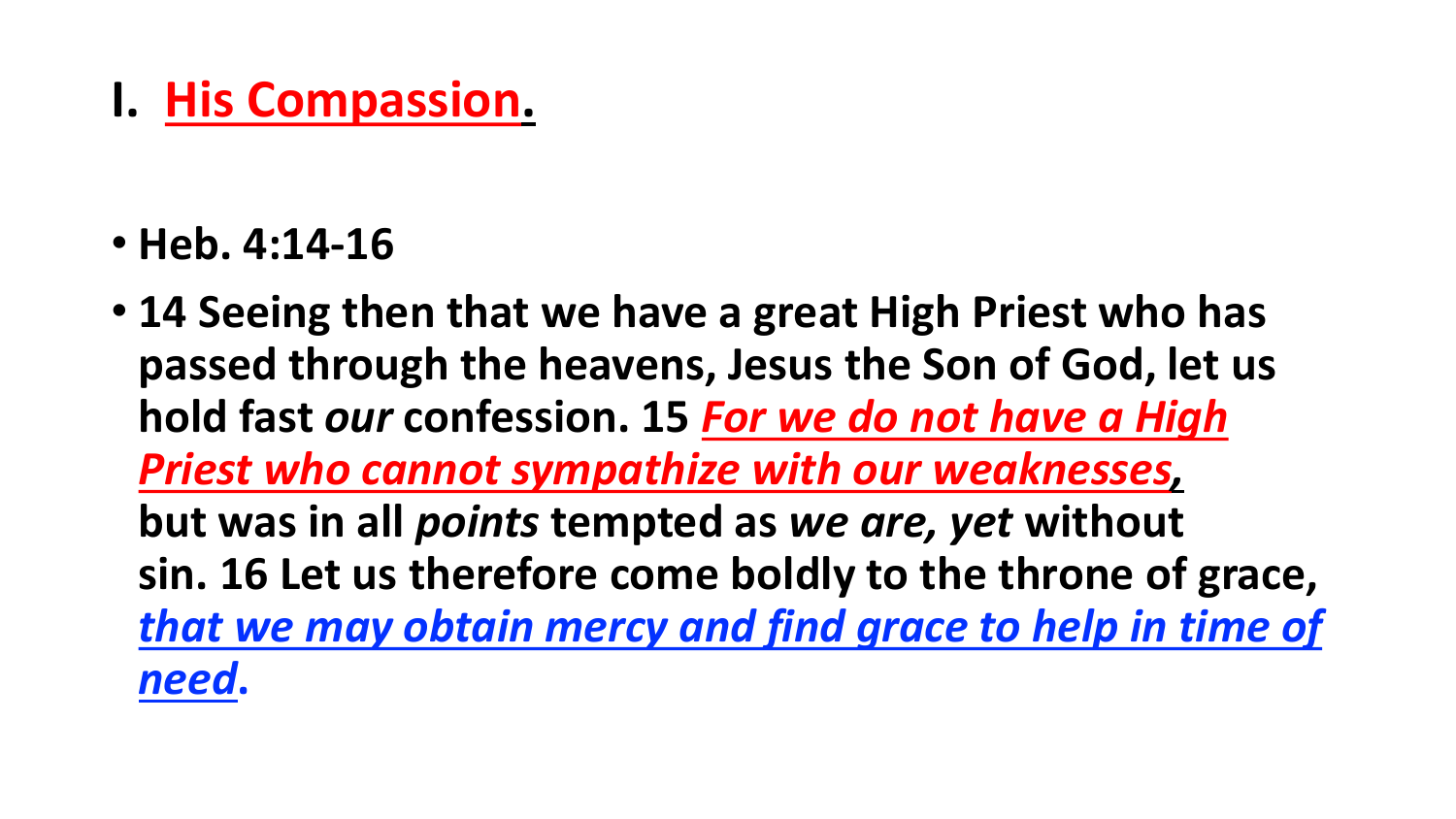### **II. His Patience.**

• **Psalm 103:8-9**

• **8** The Lord *is merciful* and gracious, *Slow to anger, and abounding in mercy.* **9 He will not always strive** *with us,* **Nor will He keep** *His anger* **forever.**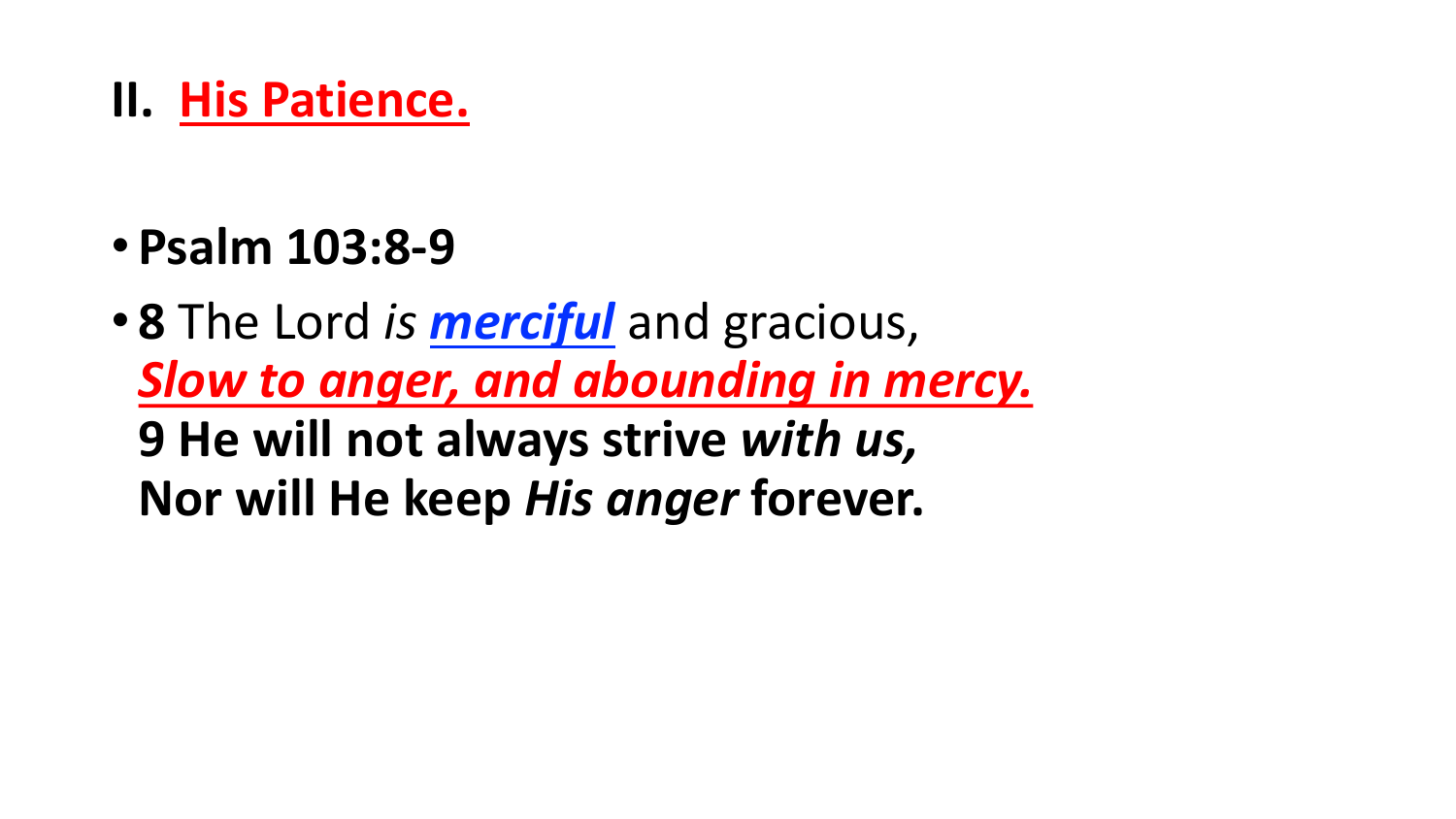### **III. His forgiveness**

• **Micah 7:18-19**

*18 Who is a God like you, pardoning iniquity and passing over transgression for the remnant of his inheritance? He does not retain his anger forever, because he delights in steadfast love. 19 He will again have compassion on us; he will tread our iniquities underfoot. You will cast all our sins into the depths of the sea.*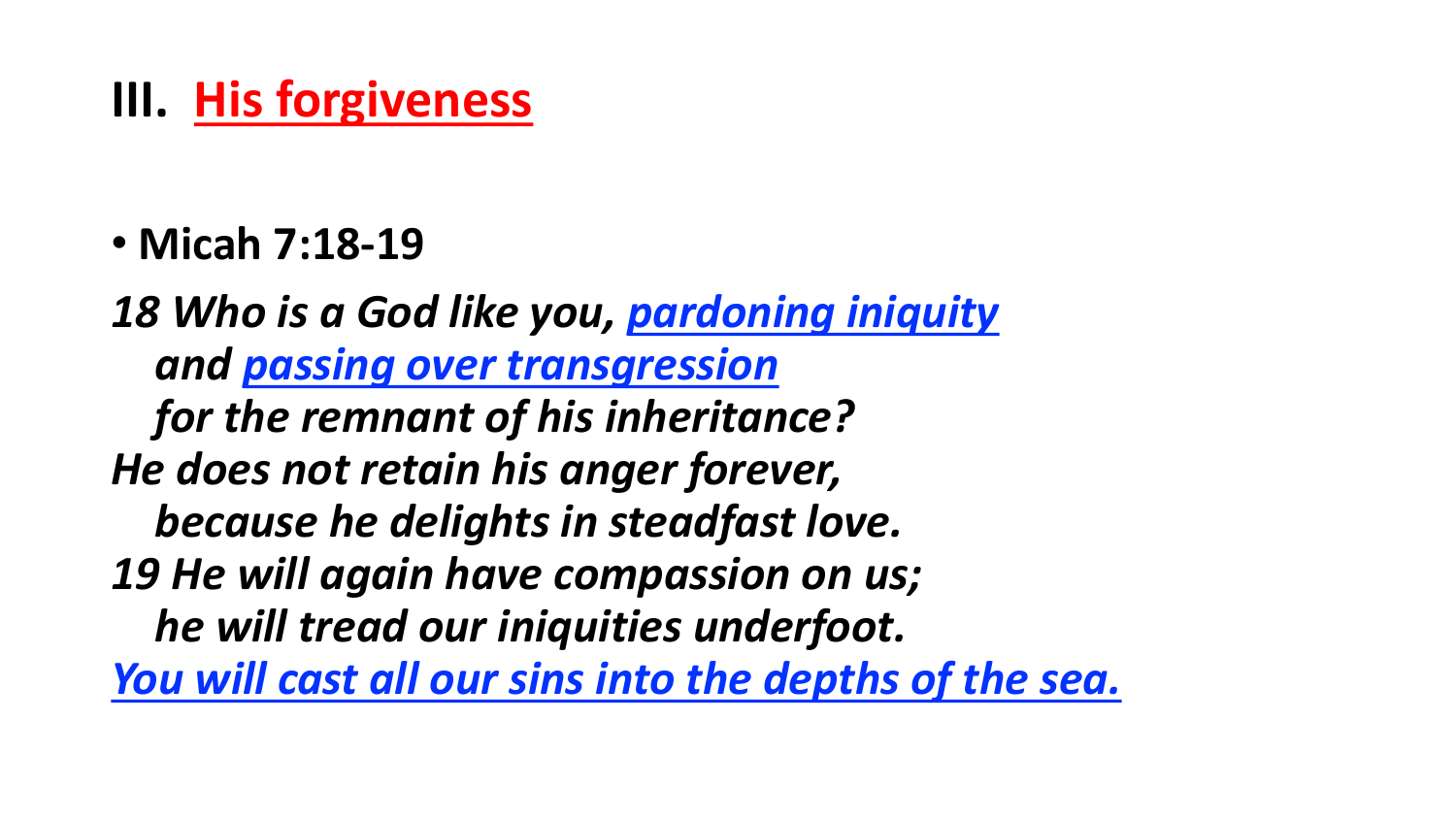#### **IV. A relationship with God.**

- Ephesians 2:4-5
- **<sup>4</sup>** *But God, who is rich in mercy***, because of His great love with which He loved us, <sup>5</sup> even when we were dead in trespasses, made us alive together with Christ (by grace you have been saved),**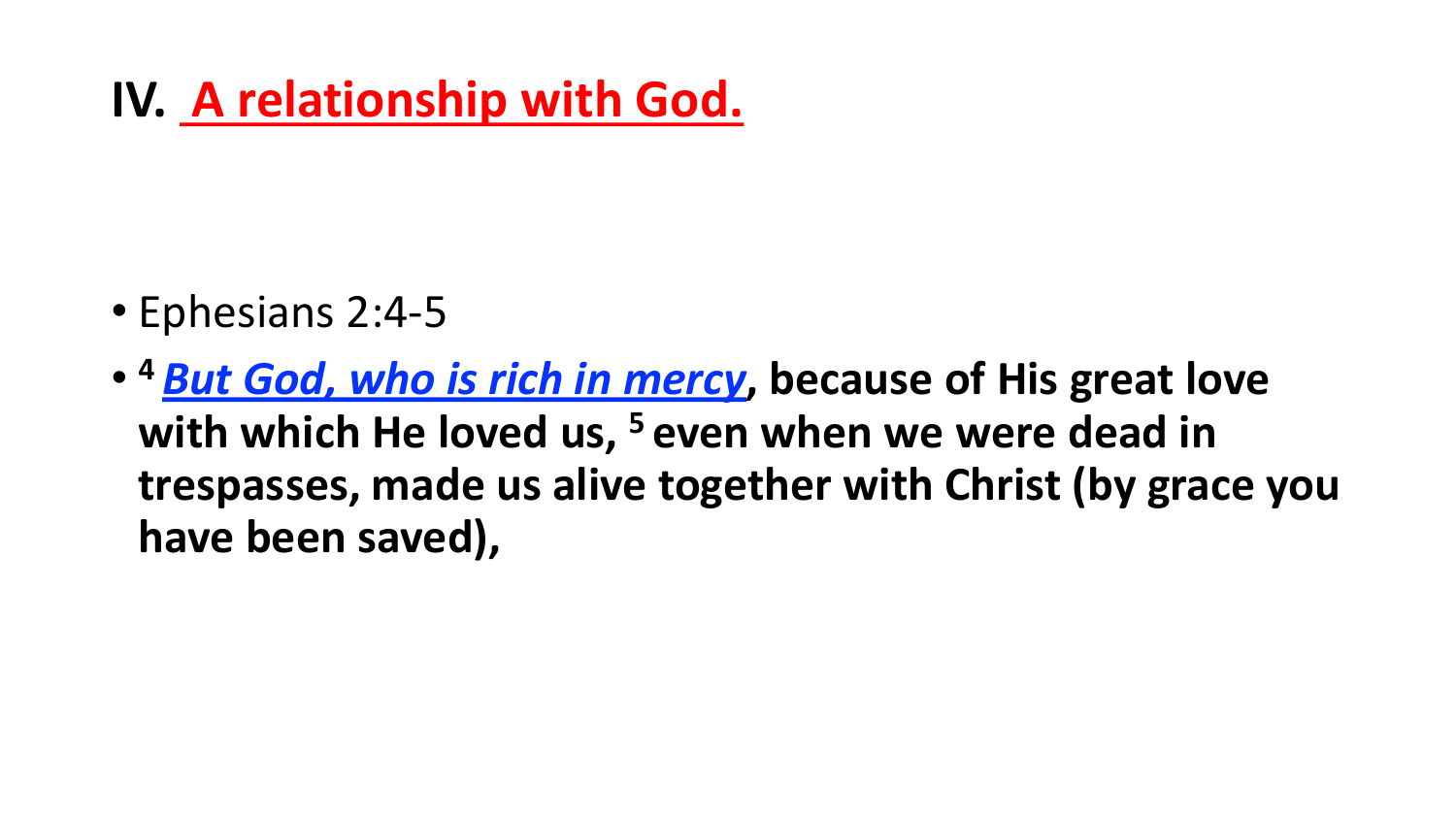## Mercy is required of you!

- **Micah 6:8**
- *<sup>8</sup>He has shown you, O man, what is good; And what does the Lord require of you But to do justly, To love mercy,*

*And to walk humbly with your God?*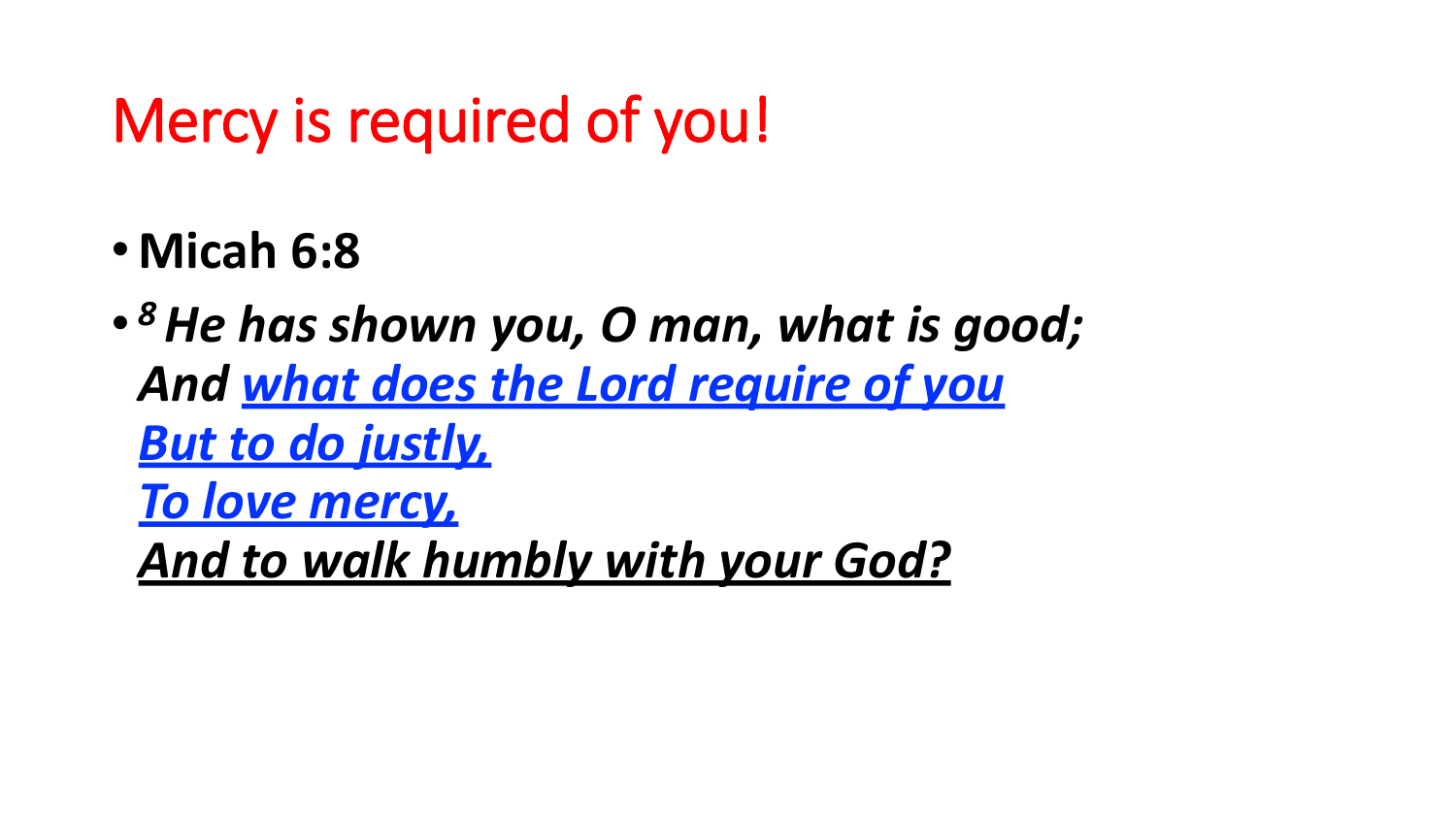# Mercy, in the center of my life!

- Matthew 5.
- **<sup>3</sup>** "Blessed are the **poor in spirit**, for theirs is the kingdom of heaven.
- **<sup>4</sup>** "Blessed are **those who mourn,** for they shall be comforted.
- **<sup>5</sup>** "Blessed are **the meek**, for they shall inherit the earth.
- **<sup>6</sup>** "Blessed are **those who hunger and thirst for righteousness**, for they shall be satisfied.
- **<sup>7</sup> "Blessed are the merciful, for they shall receive mercy**.
- **<sup>8</sup>** "Blessed are **the pure in heart**, for they shall see God.
- <sup>9</sup> "Blessed are **the peacemakers**, for they shall be called sons<sup>[\[a](https://www.biblegateway.com/passage/?search=Matthew+5&version=ESV#fen-ESV-23244a)]</sup> of God.
- **<sup>10</sup>** "Blessed are **those who are persecuted for righteousness'** sake, for theirs is the kingdom of heaven.
- **<sup>11</sup>** "Blessed are you **when others revile you and persecute you** and utter all kinds of evil against you falsely on my account.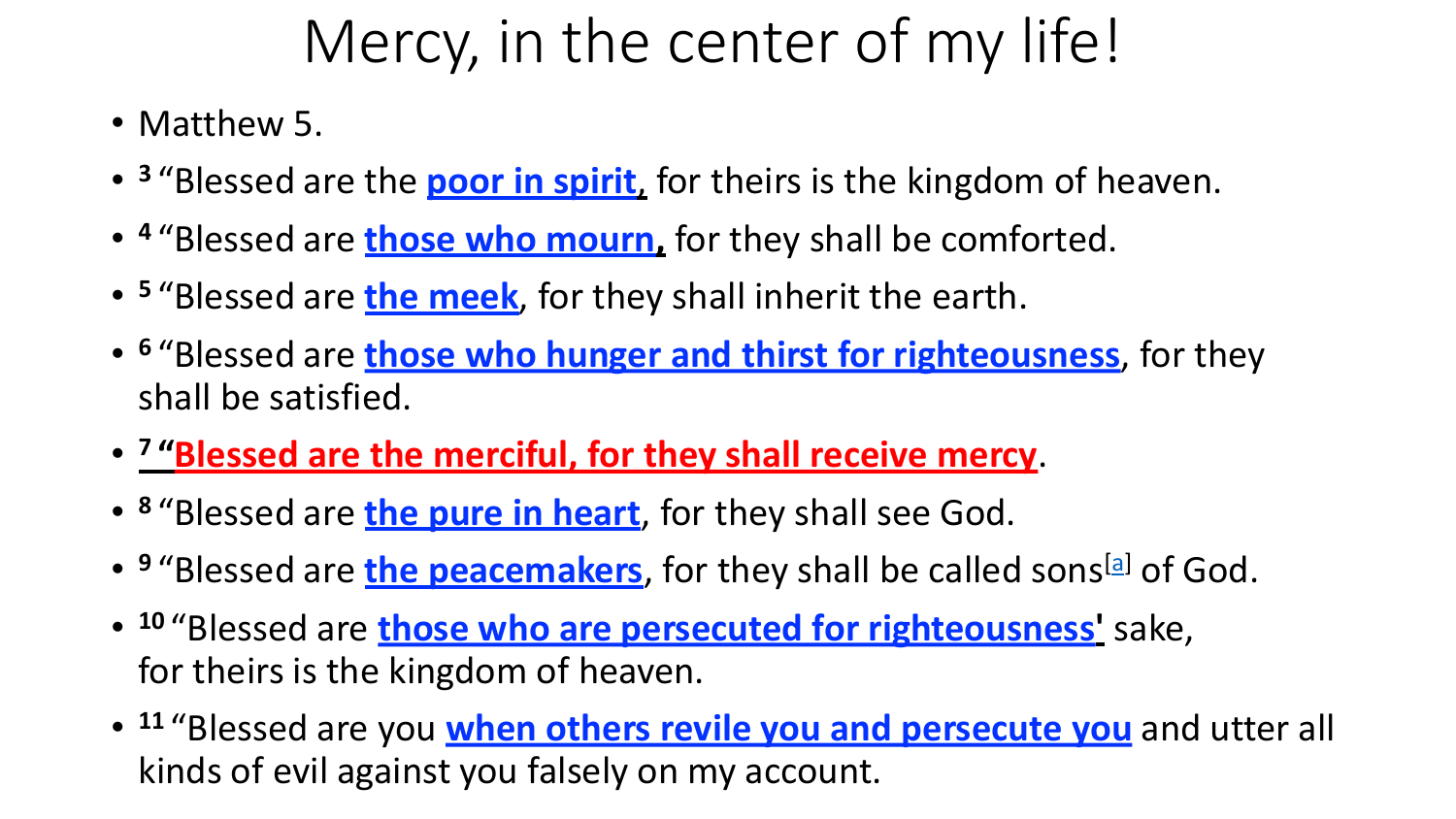- •**Proverbs 3:3-4**
- •*3 Let not mercy and truth forsake you; Bind them around your neck, Write them on the tablet of your heart, 4 And so find favor and high esteem In the sight of God and man.*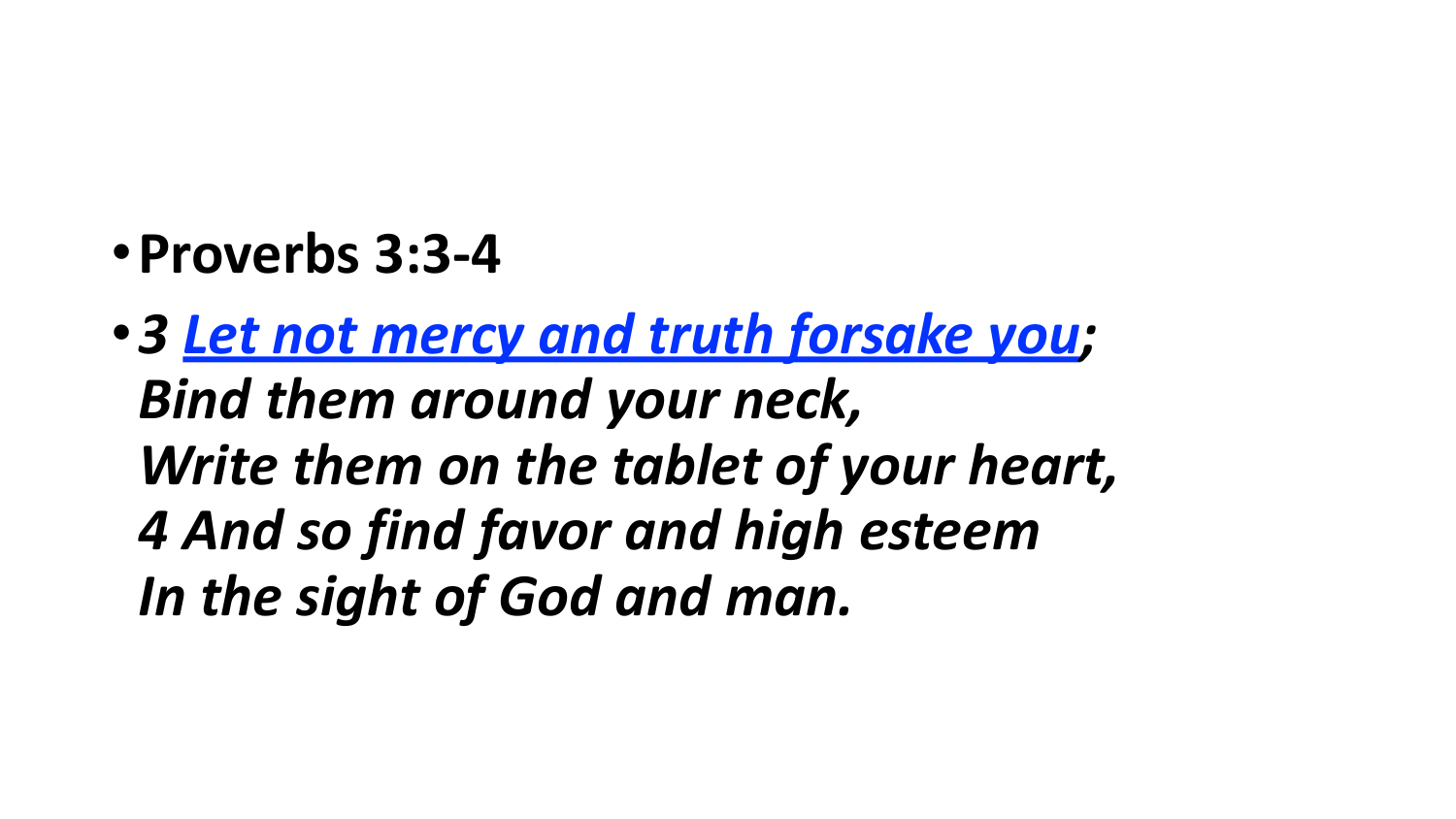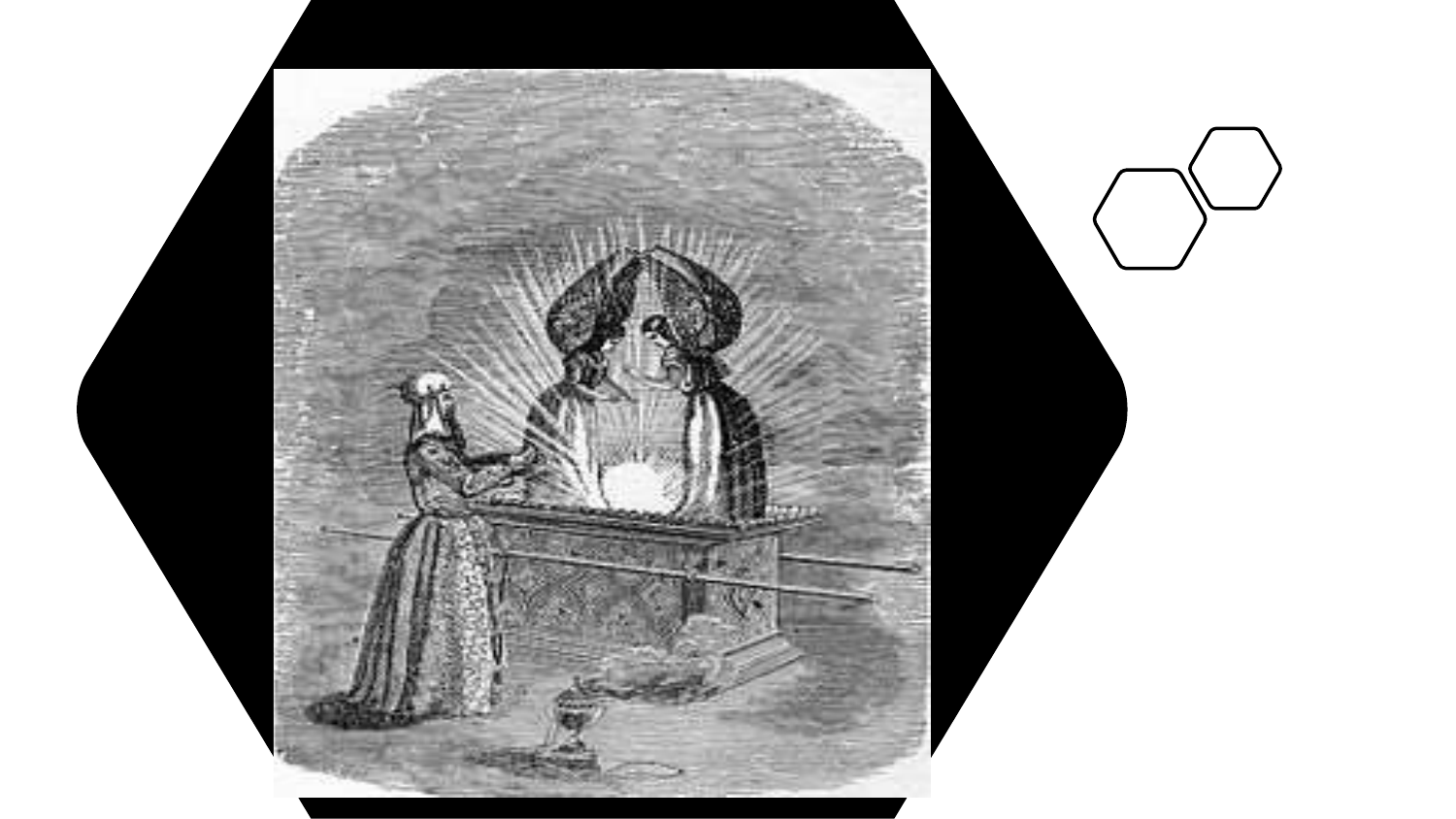## **The Lord requires of you to be Merciful !!!**

## •**Luke 6:36** *<sup>36</sup> Therefore be merciful, just as your Father also is merciful.*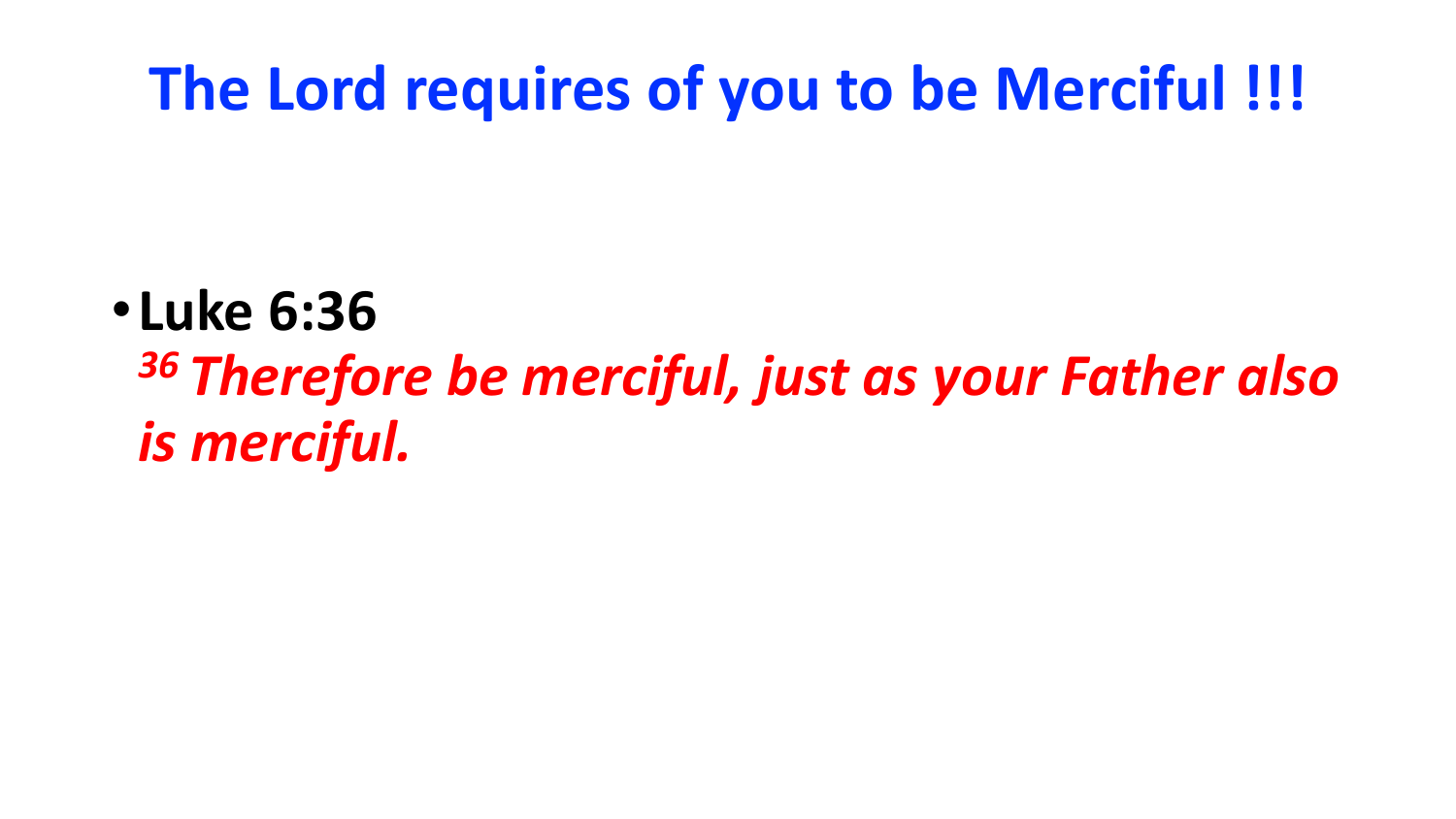**1. Show mercy and compassion to one another.** 

#### **Zechariah 7:9-10**

• **<sup>9</sup> "This is what the Lord Almighty said: 'Administer true justice;** *show mercy and compassion* **to one another.**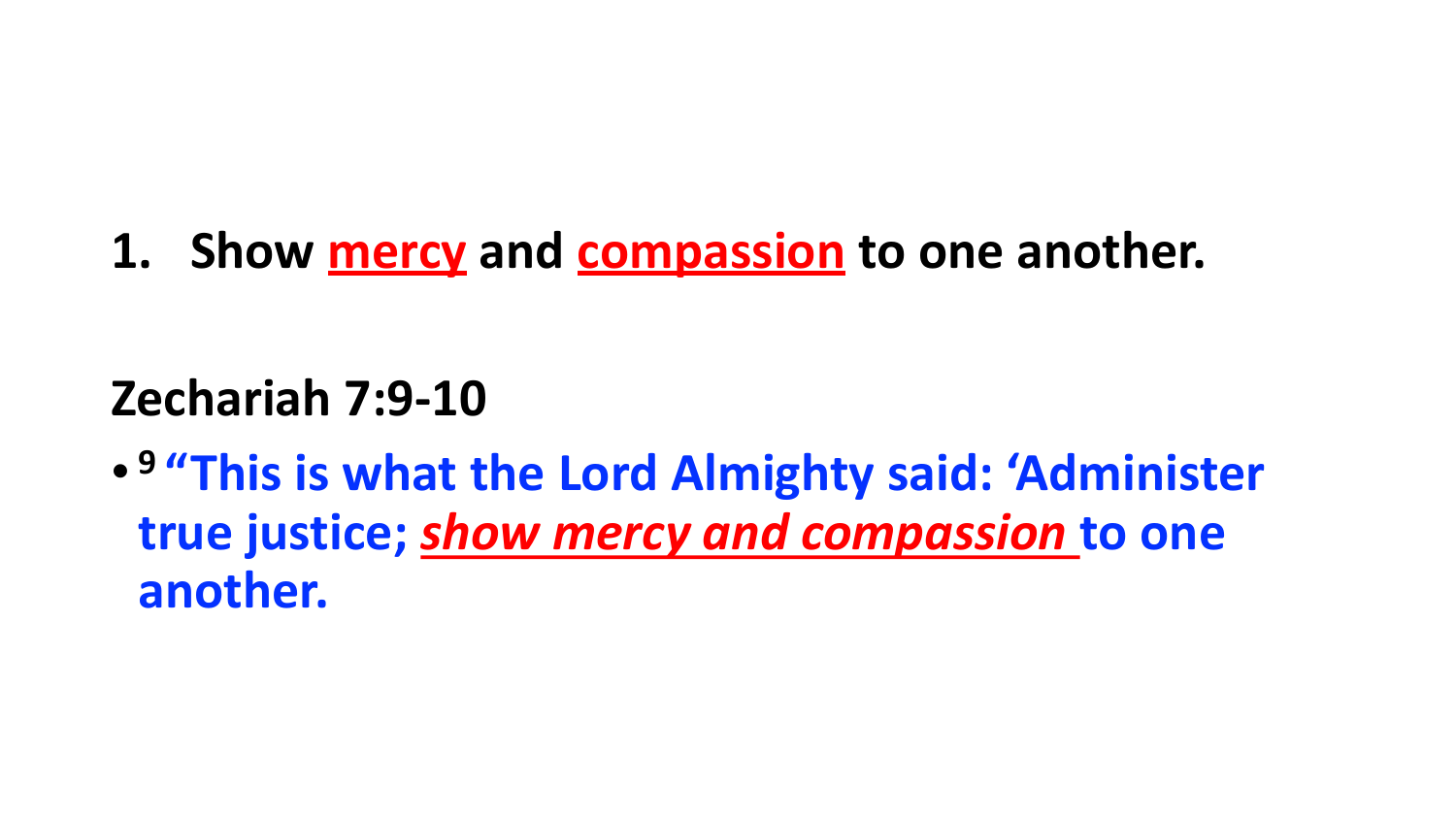#### **2. Exercise Patience with to one another.**

• **Ephesians 4:2**

### • **<sup>2</sup>with all humility and gentleness, with patience, bearing with one another in love**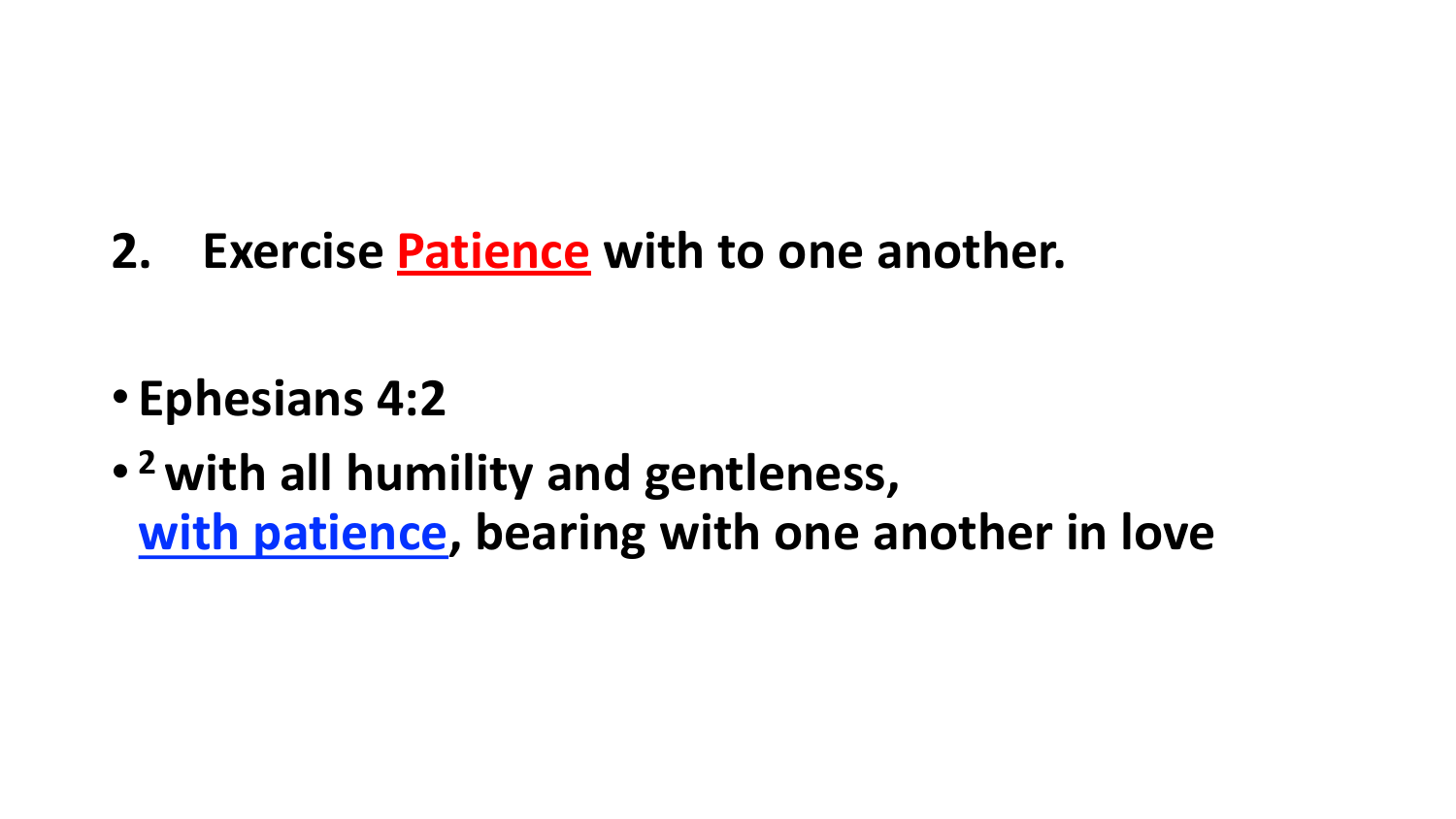**3. Forgiveness**

- **Colossians 3:13**
- **<sup>13</sup> bearing with one another, and** *forgiving one another***, if anyone has a complaint against another; even** *as Christ forgave you***, so you also** *must do.*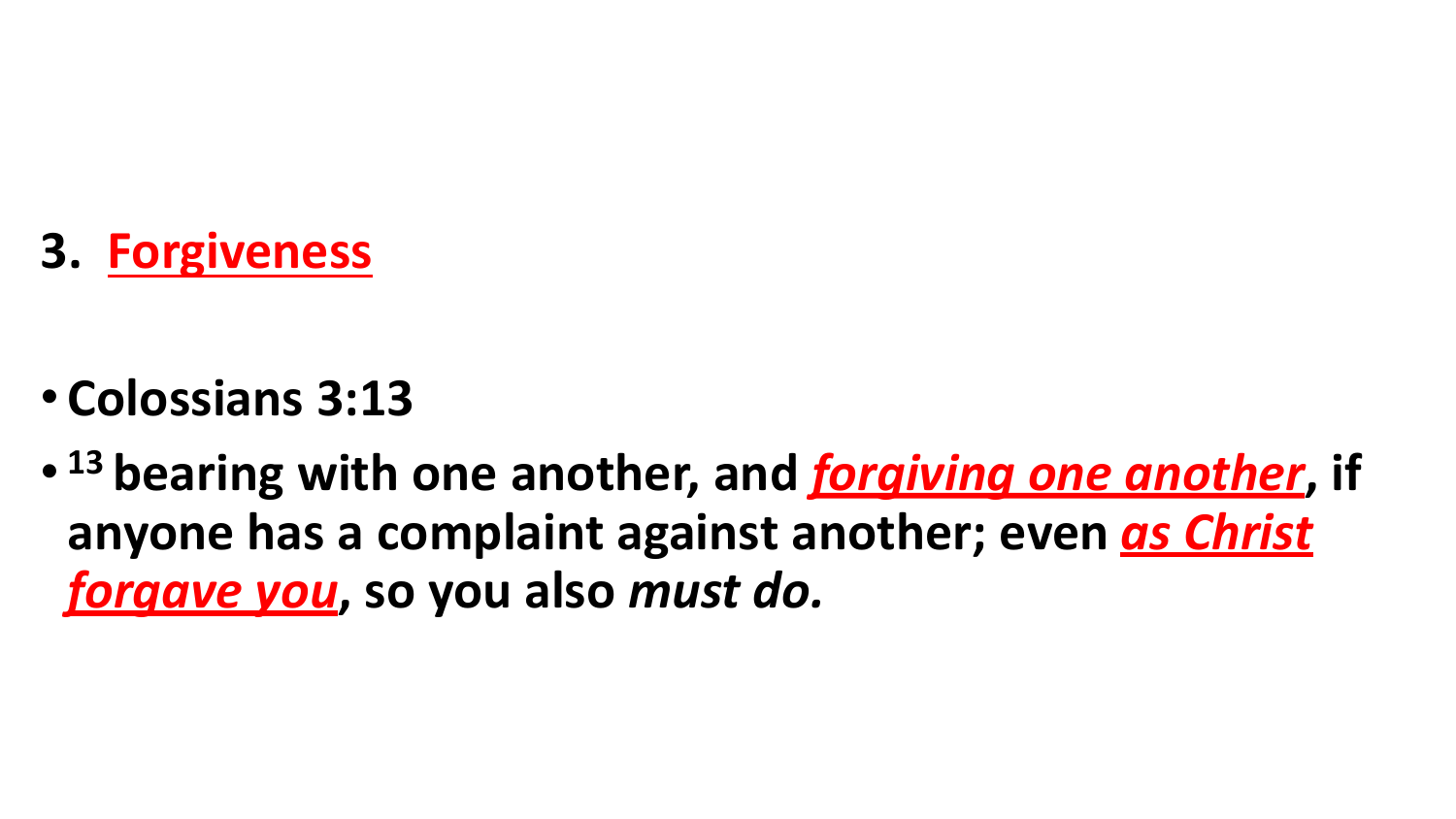• **1. Show mercy to others because God has been merciful to you.**

**Luke 6:36**

*<sup>36</sup> Therefore be merciful, just as your Father also is merciful.*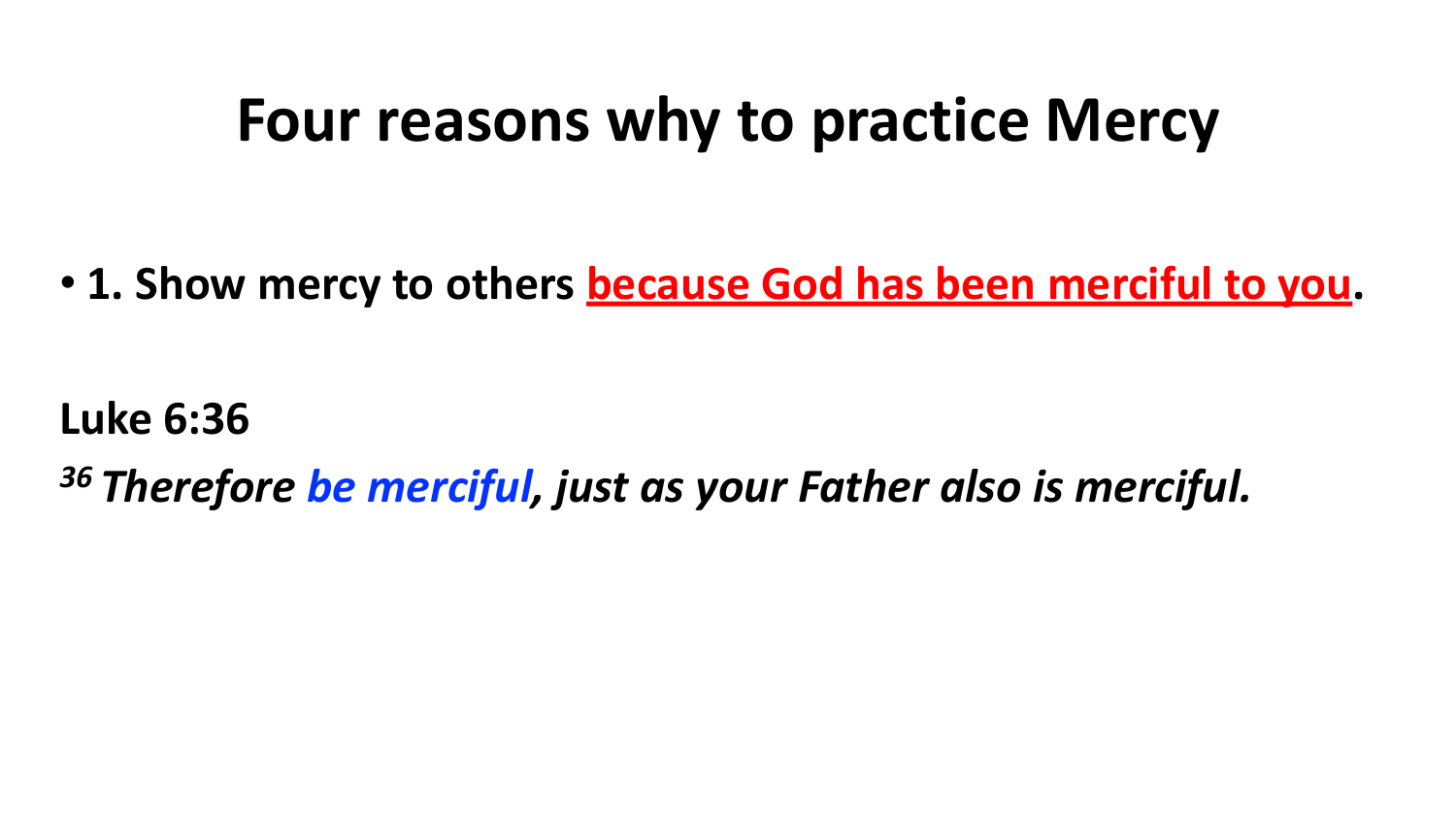• **2. Show mercy to others because God commands you**

Micah 6:8

*"The LORD has told you what is good, and this is what he requires of you: to do what is right, to love mercy, and to walk humbly with your God"* .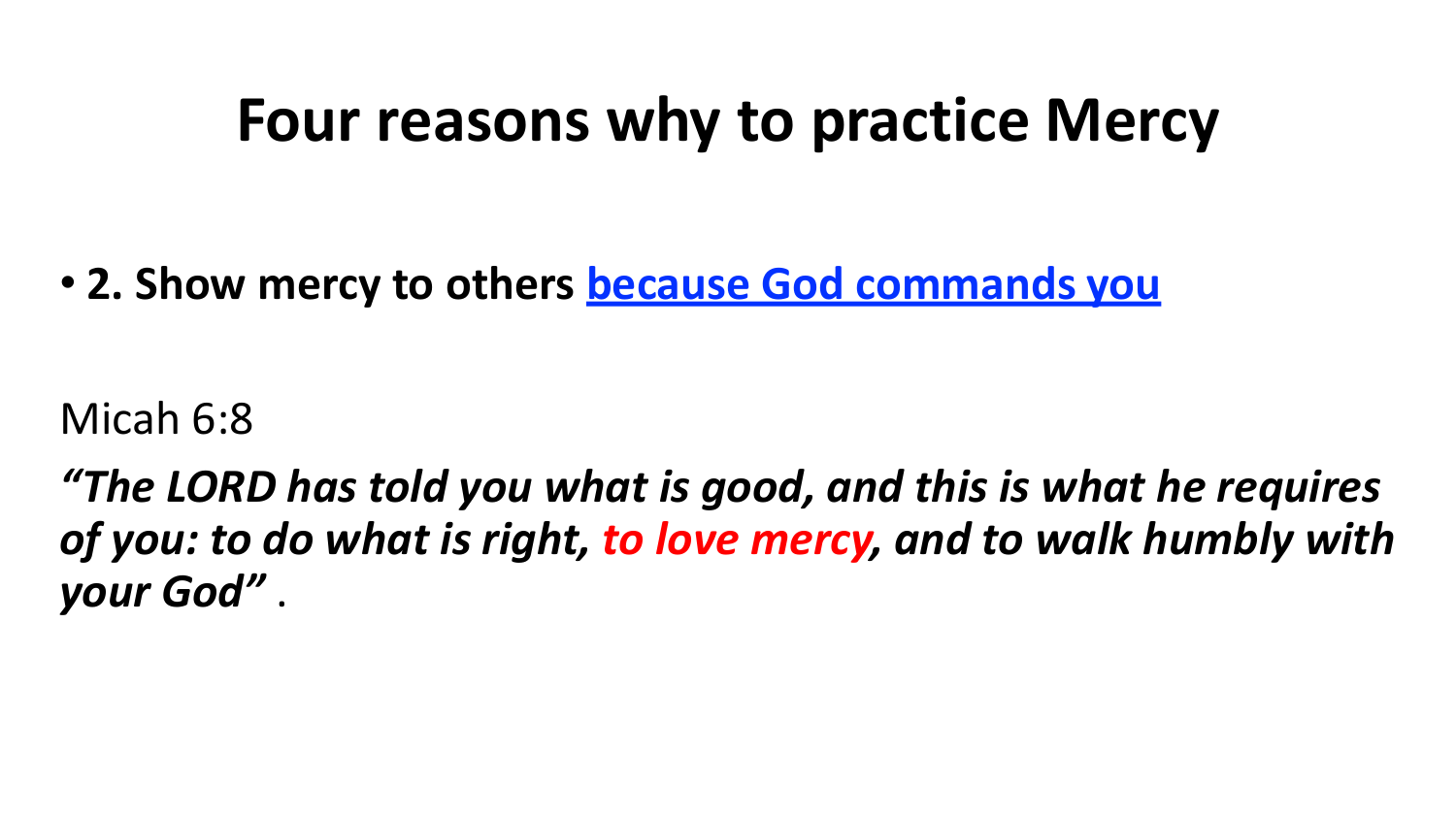• **3. Show mercy because you're going to need more mercy in the future.**

• James 2:13,

*"You must show mercy to others, or God won't show mercy to you . . . But the person who shows mercy can stand without fear at the judgment"*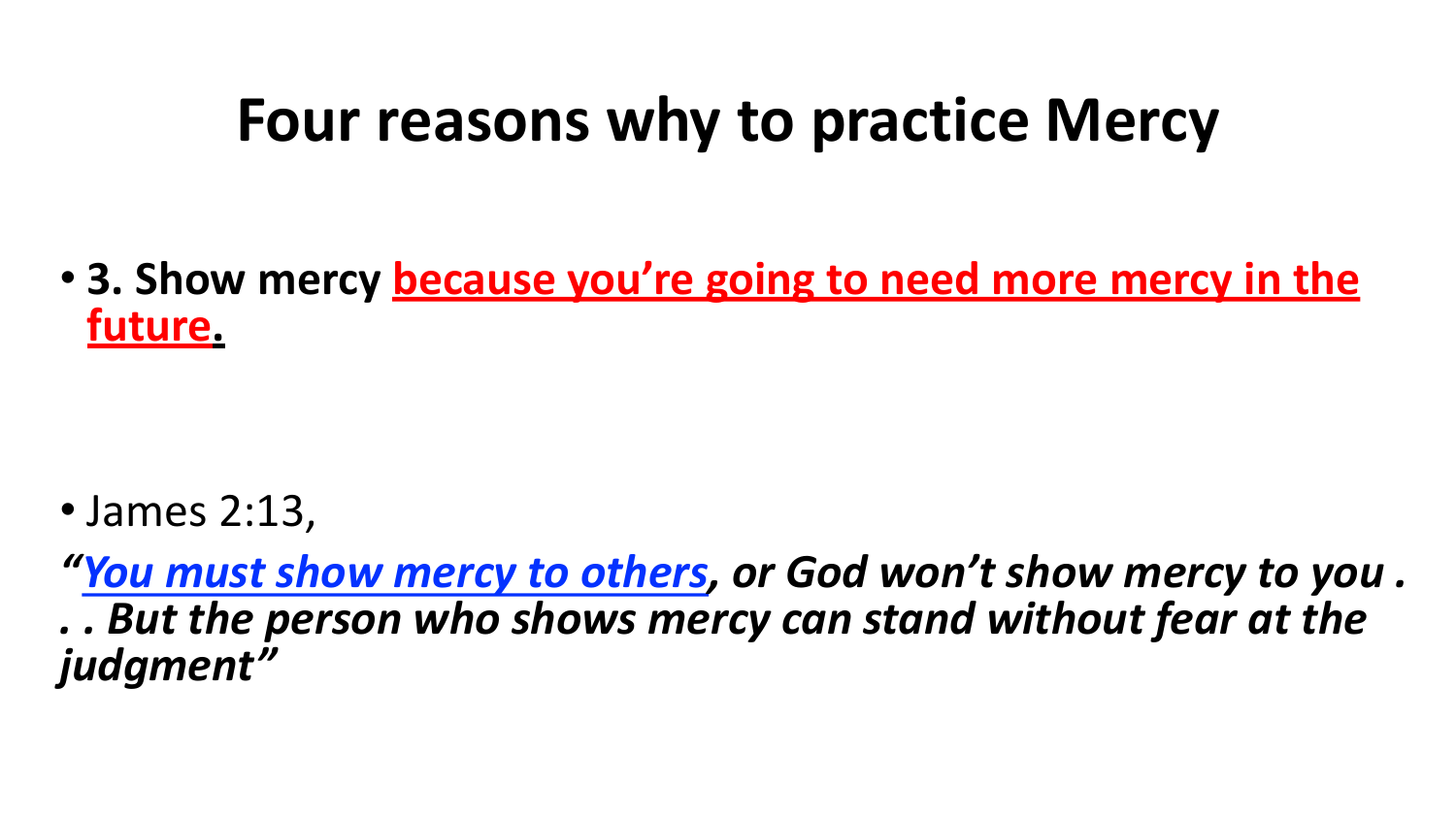• **4. Show mercy because it produces happiness.**

**Proverbs 14:21**

• *<sup>21</sup>He who despises his neighbor sins; But he who has mercy on the poor, happy is he.*

**Proverbs 11:17**

• *<sup>17</sup> The merciful man does good for his own soul, But he who is cruel troubles his own flesh.*